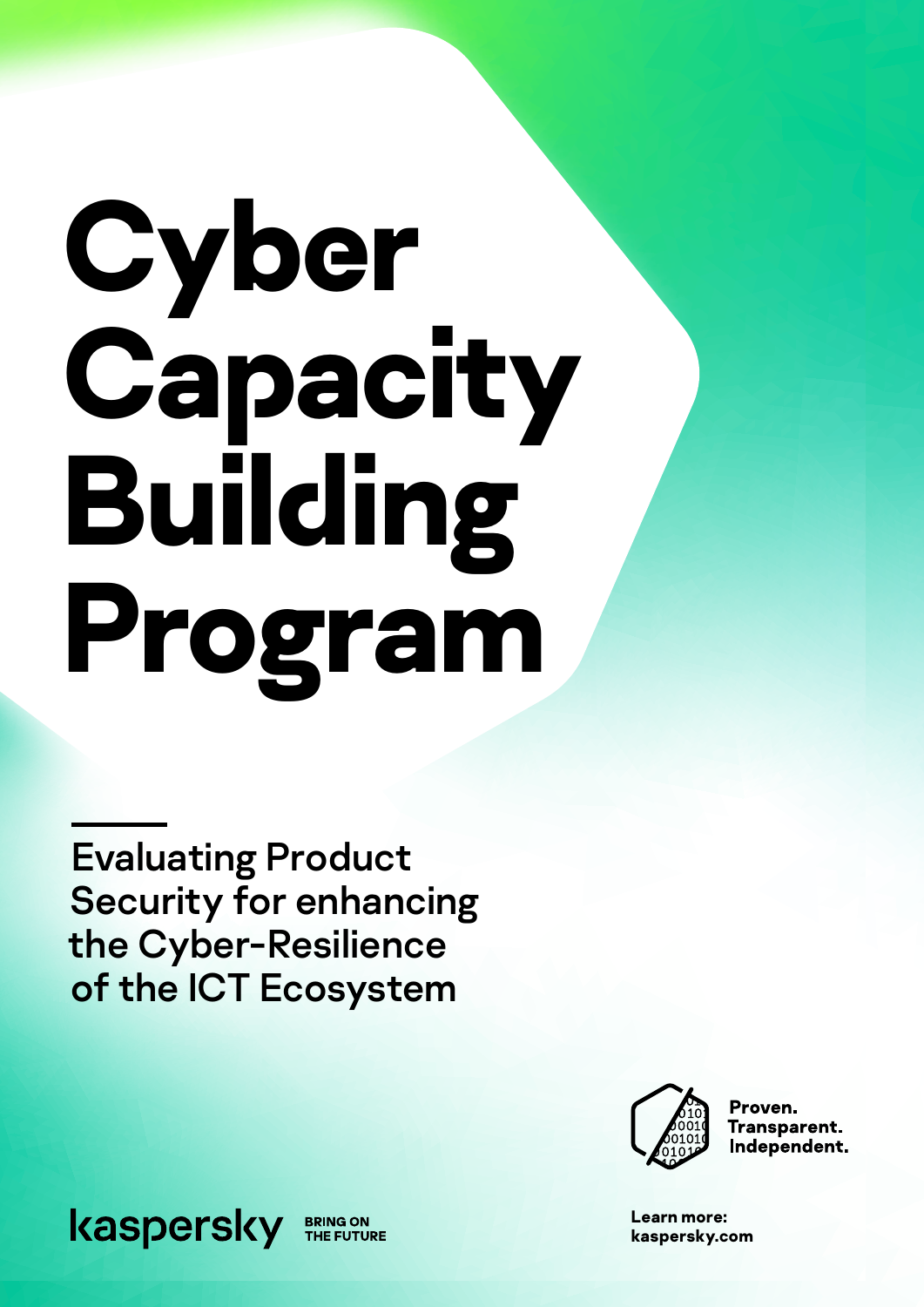## **Contributing to greater security of the ICT ecosystem**

The dedicated training program to provide security evaluation knowledge to businesses, government organizations and academic institutions for assessing supply chain cyber-resilience.

> The fast-growing digitalization of both economies and society requires the integration of a multitude of software and hardware components into smoothly running systems. It is usually required to use different solutions to build effectively working infrastructure. However, the content of such solutions could raise the question of how secure and, therefore, trustworthy, such products in use are. If they are not trustworthy, this puts the larger ICT ecosystem and its cyber-resilience at risk since many components, solutions, companies and organizations, as a part of global supply chains and/or critical infrastructure networks could easily be compromised and, thus, cause harm to public security and economic and social wellbeing. It's in the interest of each organization to be able to evaluate and ensure the security and integrity of these components.

> To ensure the security and integrity of these components and applications deeply integrated into organizations' networks, which are part of the global ICT ecosystem, those organizations should be able to identify cybersecurity risks related to these applications and mitigate them.

Kaspersky is launching its Cyber Capacity Building Program with dedicated training on evaluating product security to help companies, government organizations and academia develop mechanisms to secure their ICT infrastructure through "testing and understanding what goes on in products and services"1 . With this program, organizations would know how to identify cybersecurity risks, as well as to manage and mitigate them.

## **The training aims to assist in:**

- Building capacity in companies, government organizations and academia to identify, evaluate and estimate risks related to external applications in their ICT infrastructure;
- Managing identified risks and conducting an assessment of external applications for their integrity and security;
- Forming a list of requirements for external applications to minimize cybersecurity risks related to them;
- Developing an understanding of industry best practices for building a secure ICT ecosystem with regard to external applications.

## **The training is for:**

Those who want to understand how to adapt security practices in order to identify, evaluate and estimate risks related to external applications in their ICT infrastructure.

The training requires a basic knowledge of the software development lifecycle, programming, and information security and information security management topics. Experience in threat modeling is an advantage.

This training will be given in English.

- Basic understanding of information security and secure software development lifecycle;
- Basic knowledge of C/C++, JS, PHP, Python;
- Minor programming experience; and Experience in threat modelling will be

Prerequisites for trainees are:

an advantage.

<sup>1</sup> Arne Schönbohm, president of the German Federal Office for Information Security (BSI), at the Munich Cyber Security Conference in 2020 with regard to digital sovereignty www.politico.eu/pro/german-cyber-chief-well-never-have-digital-sovereignty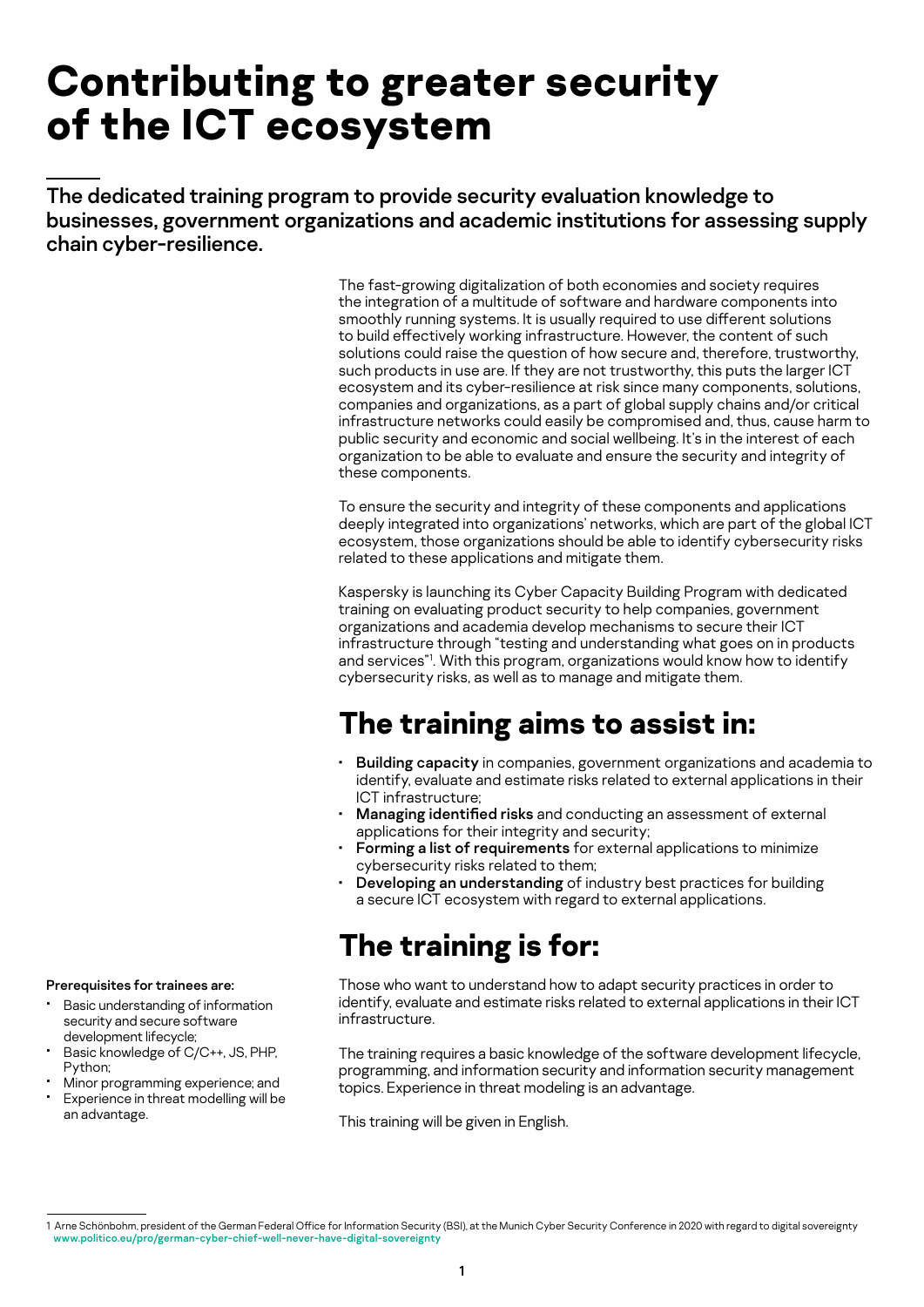## **The training plan**

#### 1. Evaluating product security

#### Duration:

1 hour

Introduction to applications and system security; building reliable and resilient ICT infrastructure:

- Approaches for evaluating product security;
- Assessment techniques of a vendor's software development process;
- Analyzing a vendor's data processing practices; and
- Static and dynamic examination techniques of a software product for its security.



#### 2. Threat modelling

Duration: 1.5 hours

Introduction to the process of identifying and mitigating potential threats, such as structural vulnerabilities or the absence of appropriate safeguards. The purpose of threat modelling is to provide a systematic analysis of what controls or defenses need to be included, given the nature of the system, the probable attacker's profile, the most likely attack vectors, and the assets most desired by an attacker.

#### The sections includes:

- Approaches for threat modeling;
- Actor identification; and
- Risk identification and prioritization.

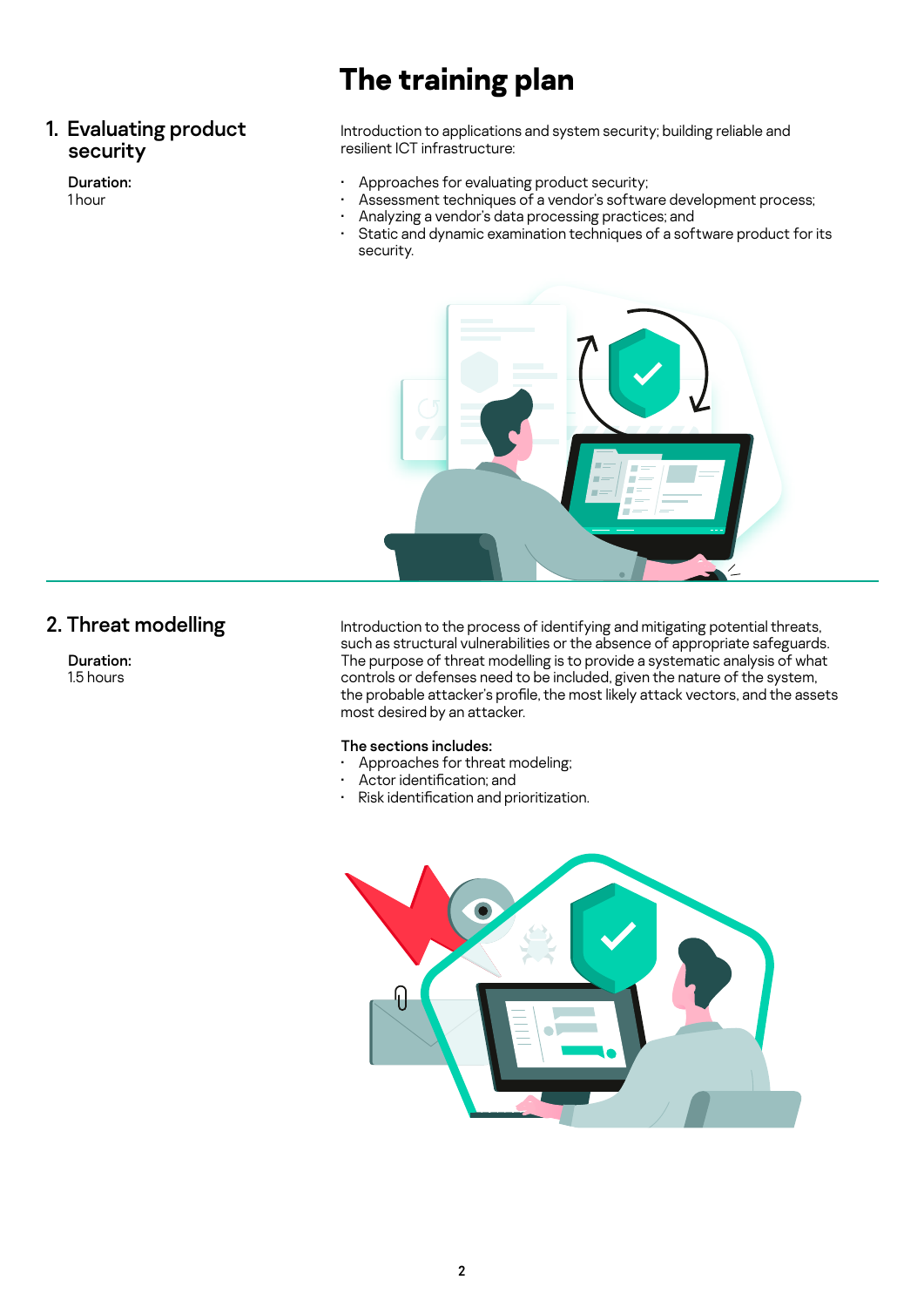#### 3. Secure code review

Duration: 2.5 hours

Introduction to basic techniques of identifying vulnerabilities in software code. The purpose of the code review is to ensure that a product has no potential vulnerabilities or backdoors. We will also share best practices of Kaspersky's Transparency Centers and how processes are organized for external reviews of our source code and software development.

#### This section includes:

- Approaches for automated source code analysis;
- Static analysis of source code;
- Dynamic analysis of source code; and
- Approaches for manual analysis of source code.



#### 4. Code fuzzing

Duration: 2.5 hours

Code Fuzzing gives an introduction to the process of defining, developing and testing Windows-based applications through fuzzing to identify bugs and vulnerabilities. Though the training focuses on native Windows-based applications, most of the concepts – as well as the methodology and tools – can be applied to other platforms.

After completing this course, trainees will be able to:

- Understand the different fuzzing techniques and when to apply them;
- Choose the appropriate tools and prepare a target for fuzzing; and<br>• Generate interesting fuzzing input depending on the target
- Generate interesting fuzzing input depending on the target.